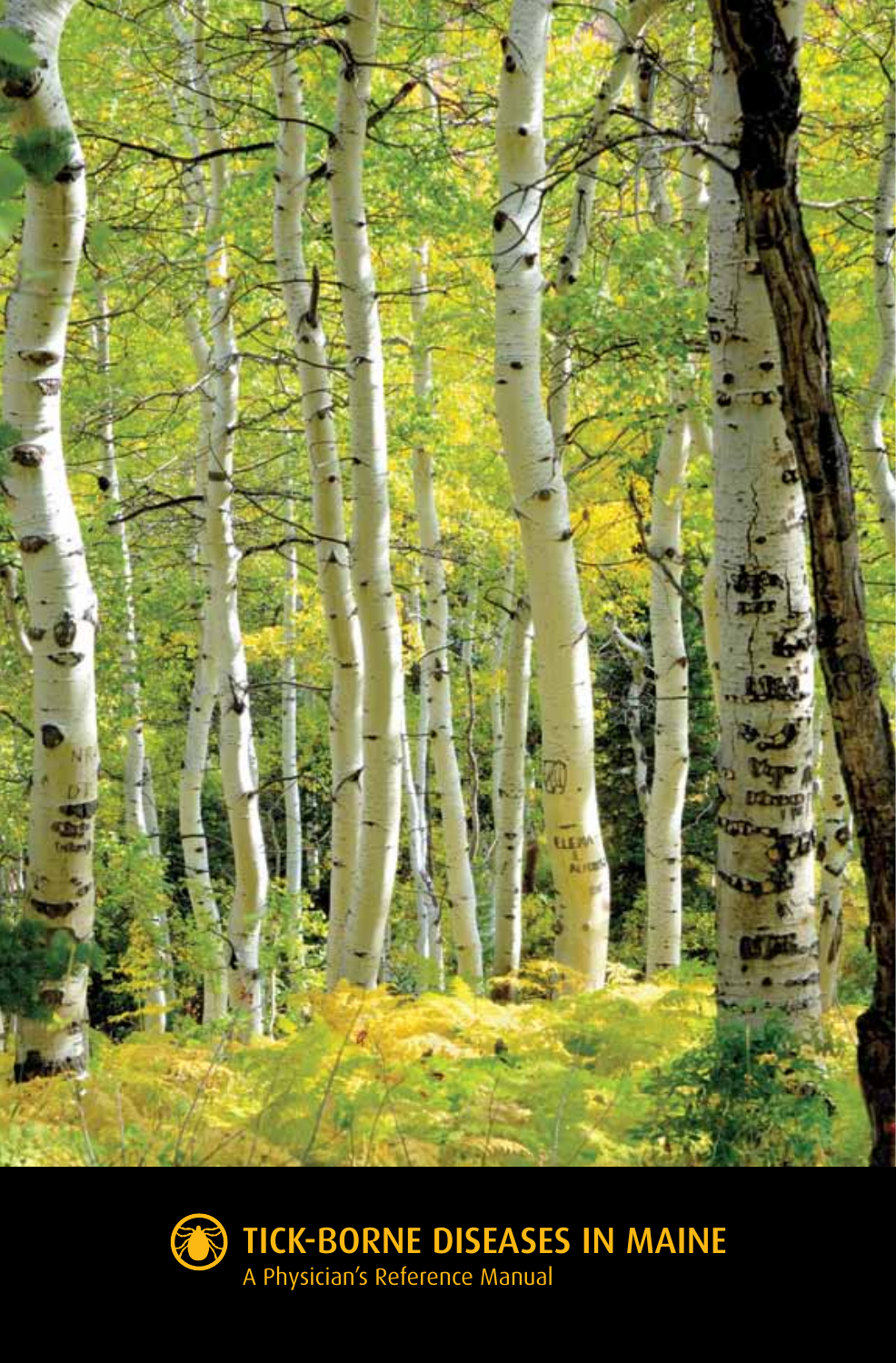





Deer Tick **Dog Tick** Dog Tick **Dog Tick CDC PHOTO** 



#### *images not to scale*

# **O KNOW YOUR TICKS**

Ticks are generally found in brushy or wooded areas, near the ground; they cannot jump or fly. Ticks are attracted to a variety of host factors including body heat and carbon dioxide. They will transfer to a potential host when one brushes directly against them and then seek a site for attachment.

#### **Deer Tick**

**Diseases** Lyme disease,

**What bites**

**When**

**Coloring**

**Size:**

#### *Ixodes scapularis* (also called blacklegged tick)

anaplasmosis, babesiosis

Nymph and adult females

Anytime temperatures are above freezing, greatest risk is spring through fall

Adult females have a reddish-brown tear shaped body with dark brown hood *Dermacentor variabilis* 

#### **Diseases**

Rocky Mountain spotted fever and tularemia

**What bites** Adult females

**When**

Adult females have a dark brown body with whitish markings on its hood

Unfed Adults: Watermelon seed

Nymphs: Poppy seed Unfed Adults: Sesame seed

### **Dog Tick**

(also called wood tick)

April through August

#### **Coloring**

**Size:**

#### **lonestar Tick** *Amblyomma americanum*

**Diseases**

Ehrlichiosis

**What bites** Nymph and adult females

#### **When**

April through September in New England, year-round in Southern U.S.

#### **Coloring**

Adult females have a brown body with a white spot on the hood

#### **Size:**

Nymphs: Poppy seed Unfed Adults: Sesame seed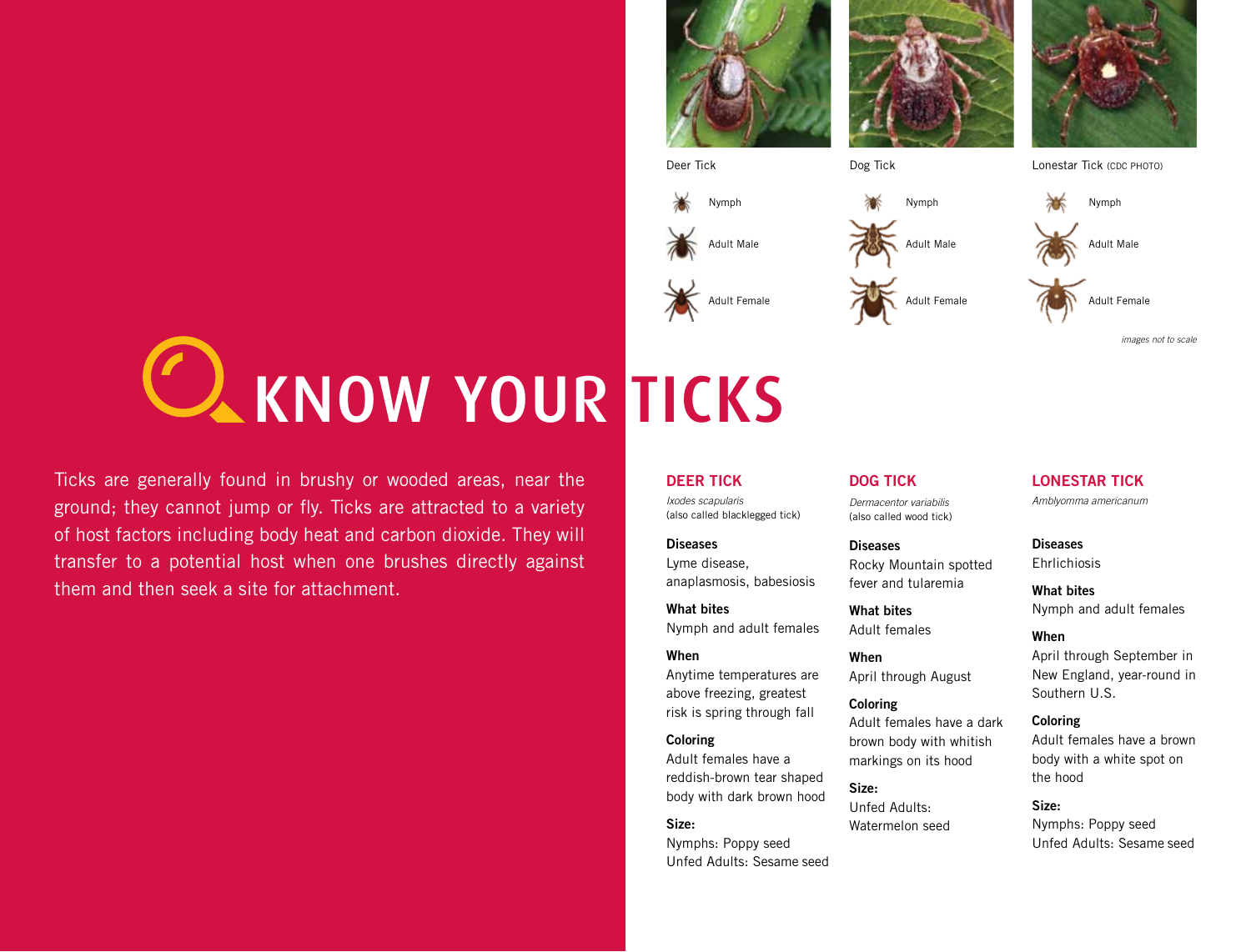## summer fever Algorithm

#### **Algorithm for Differentiating Tick-borne Diseases in Maine**

This algorithm is intended for use as a general guide when pursuing a diagnosis. It does not replace the physician's clinical judgment or the need for definitive laboratory testing.

Patient resides, works, or recreates in an area likely to have ticks and is exhibiting fever, headache, malaise and/or lymphadenopathy



 $n_{\alpha}$ 

• Rash occurs in 70-80% of Lyme disease patients.

• Rash occurs in less than 10% of anaplasma patients.

**Other Considerations**

- Rash occurs in less than 40% of adult Ehrlichia patients, and less than 60% of children.
- Rash occurs in 70-80% of RMSF patients but only appears several days after onset of febrile illness.
- Hyponatremia may occur with RMSF or tularemia.
- • Lyme disease can present as Bell's palsy, further tests needed.
- Ulceroglandular tularemia usually presents as regional lymphadenopathy with a small ulceration distally, further tests needed.
- Coinfections involving Lyme disease, babesiosis, and/or anaplasmosis may occur because a single deer tick may carry multiple pathogens.
- Consider pneumonic tularemia in any patient presenting with communityacquired pneumonia who resides on, or has recently visited, Martha's Vineyard, **Massachusetts**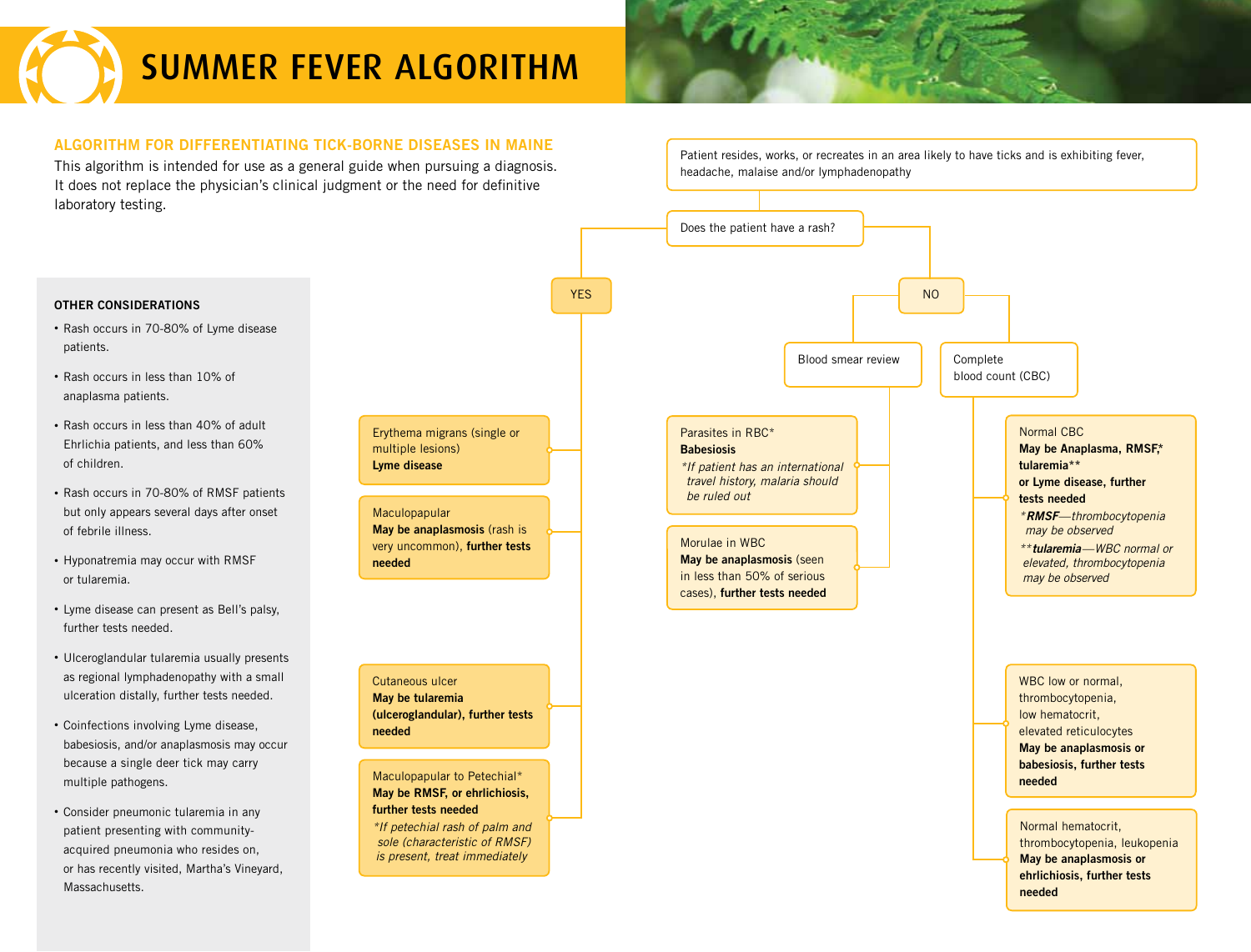### ANAPLASMOSIS (AKA HUMAN GRANULOCYTIC ANAPLASMOSIS)

#### **AGENT**

Bacteria: *Anaplasma phagocytophilum* (formerly *Ehrlichia phagocytophilum*)

Tick: *Ixodes scapularis*







#### **Signs/Symptoms**

**[Incubation Period 1-2 weeks]**

- Fever, chills
- Severe headache
- Malaise
- Myalgia
- Gastrointestinal symptoms (nausea, vomiting, diarrhea, anorexia)
- • Cough
- Arthralgia
- Stiff neck
- Confusion

#### **Labs**

#### **Common Findings on Routine Laboratory Tests**

Generally observed during the first week of clinical disease

- Mild anemia
- Thrombocytopenia
- Leukopenia (characterized by relative and absolute lymphopenia and a left shift)
- Modest elevations in hepatic transaminases

#### **Diagnostic Laboratory Criteria**

- Detection of DNA by PCR assay **(preferred method)**; or
- Demonstration of a four-fold change in IgG-specific antibody titer by IFA in paired serum samples; or
- Immunohistochemistry (IHC) staining of organism; or
- Isolation of organism from a clinical specimen in cell culture.

#### **notes**

- Visualization of morulae in the cytoplasm of neutrophils or eosinophils during examination of blood smears is highly suggestive of a diagnosis; however, blood smear examination is insensitive and should never be relied upon solely to rule anaplamsa in or out.
- Confirmation of the diagnosis is based on laboratory testing, but antibiotic therapy should not be delayed in a patient with a suggestive clinical presentation.
- Clinical signs of anaplasmosis and ehrlichiosis are similar, and testing for both species is indicated due to presence of both tick vectors. Also consider the possibility of coinfection with *B. microti* and/or *B. burgdorferi*.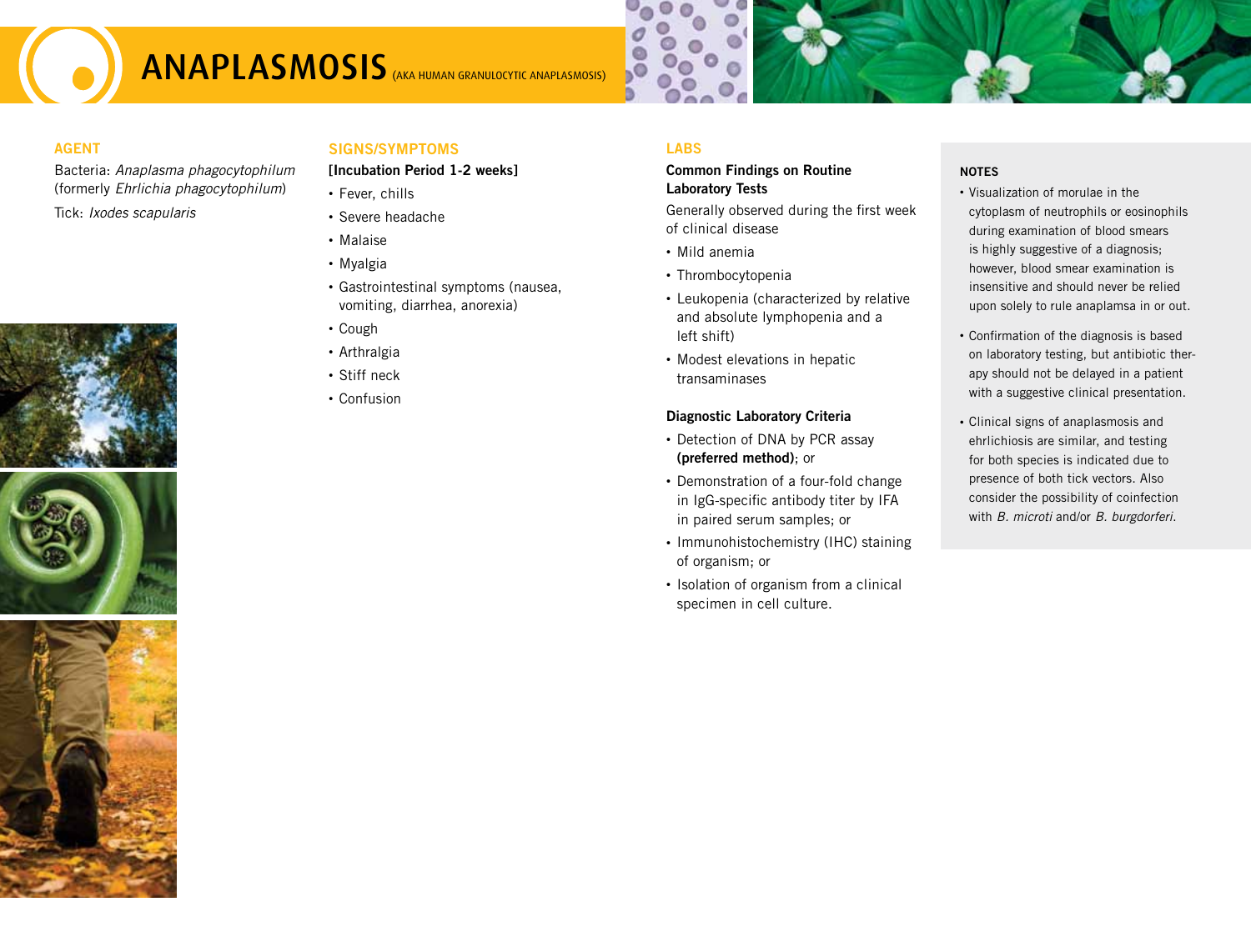### ANAPLASMOSIS



#### **treatment**

The regimens listed below are guidelines only and may need to be adjusted depending on a patient's age, medical history, underlying health conditions, pregnancy status or allergies. Consult an infectious disease specialist for the most current treatment guidelines or for individual patient treatment decisions.†

| <b>AGE CATEGORY</b>                                                            | <b>DRUG</b><br><b>DOSAGE</b>                                                              |                                                          | <b>MAXIMUM</b>     | <b>DURATION</b><br>(DAYS)                                           |  |
|--------------------------------------------------------------------------------|-------------------------------------------------------------------------------------------|----------------------------------------------------------|--------------------|---------------------------------------------------------------------|--|
| Adults                                                                         | Doxycycline                                                                               | 100 mg twice<br>per day orally<br>or IV                  | N/A                | 10                                                                  |  |
| Children<br>8 years of age or older<br>moderate illness                        | Doxycycline                                                                               | 4 mg/kg<br>per day orally<br>or IV in<br>2 divided doses | 100 mg<br>per dose | 10                                                                  |  |
| Children<br>less than 8 years of age<br>severe illness<br>without Lyme disease | Doxycycline                                                                               | 4 mg/kg<br>per day orally<br>or IV in<br>2 divided doses | 100 mg<br>per dose | $4 - 5$<br>OR approx.<br>3 days after<br>resolution of<br>fever     |  |
| Children<br>less than 8 years of age<br>severe illness<br>with Lyme disease    | Doxycycline<br>4 mg/kg<br>$100$ mg<br>per day given<br>orally or IV in<br>2 divided doses |                                                          | per dose           | $4 - 5$                                                             |  |
|                                                                                | <b>FOLLOWED BY</b>                                                                        |                                                          |                    |                                                                     |  |
|                                                                                | Amoxicillin                                                                               | 50 mg/kg<br>per day in<br>3 divided doses                | 500 mg<br>per dose | to complete<br>a 14 day<br>total course<br>of antibiotic<br>therapy |  |
|                                                                                | <b>OR</b>                                                                                 |                                                          |                    |                                                                     |  |
|                                                                                | Cefuroxime axetil                                                                         | 30 mg/kg<br>per day in<br>2 divided doses                | 500 mg<br>per dose | to complete<br>a 14 day<br>total course<br>of antibiotic<br>therapy |  |

#### **notes**

- Patients with mild illness for whom doxycycline treatment is contraindicated may be treated with rifampin for 7-10 days using a dosage regimen of 300 mg twice per day by mouth for adults and 10 mg/kg twice per day for children (maximum, 300 mg per dose).
- • Because anaplasmosis can be life-threatening and limited courses of therapy do not pose a substantial risk for tooth staining, the American Academy of Pediatrics has identified doxycycline as the drug of choice for treating anaplasmosis in children of any age.
- Treatment response is expected within 48 hours. Failure to respond in 3 days suggests infection with a different agent.
- Treatment is not recommended for asymptomatic individuals who are seropositive for antibodies to *A. phagocytophilum*.

#### **REFERENCES**

American Academy of Pediatrics. Ehrlichia and Anaplasma In: Pickering LK, Baker CJ, Long SS, McMillan JA, eds. Red Book: 2009 Report of the Committee on Infectious Diseases. 28th ed. Elk Grove Village, IL: American Academy of Pediatrics; 2009: 284-287.

Bakken JS, Aguero-Rosenfeld ME, Tilden RL, et al. Serial Measurements of Hematologic Counts during the Active Phase of Human Granulocytic Ehrlichiosis. Clinical Infectious Diseases. 2001; 32: 862-870.

Centers for Disease Control and Prevention. Diagnosis and Management of Tick-borne Rickettsial Diseases: Rocky Mountain Spotted Fever, Ehrlichiosis, and Anaplasmosis—United States: A Practical Guide for Physicians and Other Health-care and Public Health professionals. MMWR 2006; 55 (No. RR-4).

Centers for Disease Control and Prevention. Case Definitions for Infectious Conditions Under Public Health Surveillance. http://www.cdc.gov/ncphi/ disss/nndss/casedef/case\_definitions.htm. Accessed 12/10/2009.

Dumler JS, Walker DH. *Ehrlichia chaffeensis* (human monocytotropic ehrlichiosis), *Anaplasma phagocytophilum* (human granulocytotropic anaplasmosis) and Other Ehrlichiae. In: Mandell GL, Bennett JE, Dolin R, editors. Manell, Douglas, and Bennett's Principles and Practice of Infectious Diseases. 7th ed. Philadelphia, PA: Churchill Livingstone; 2010. p. 2531-2538.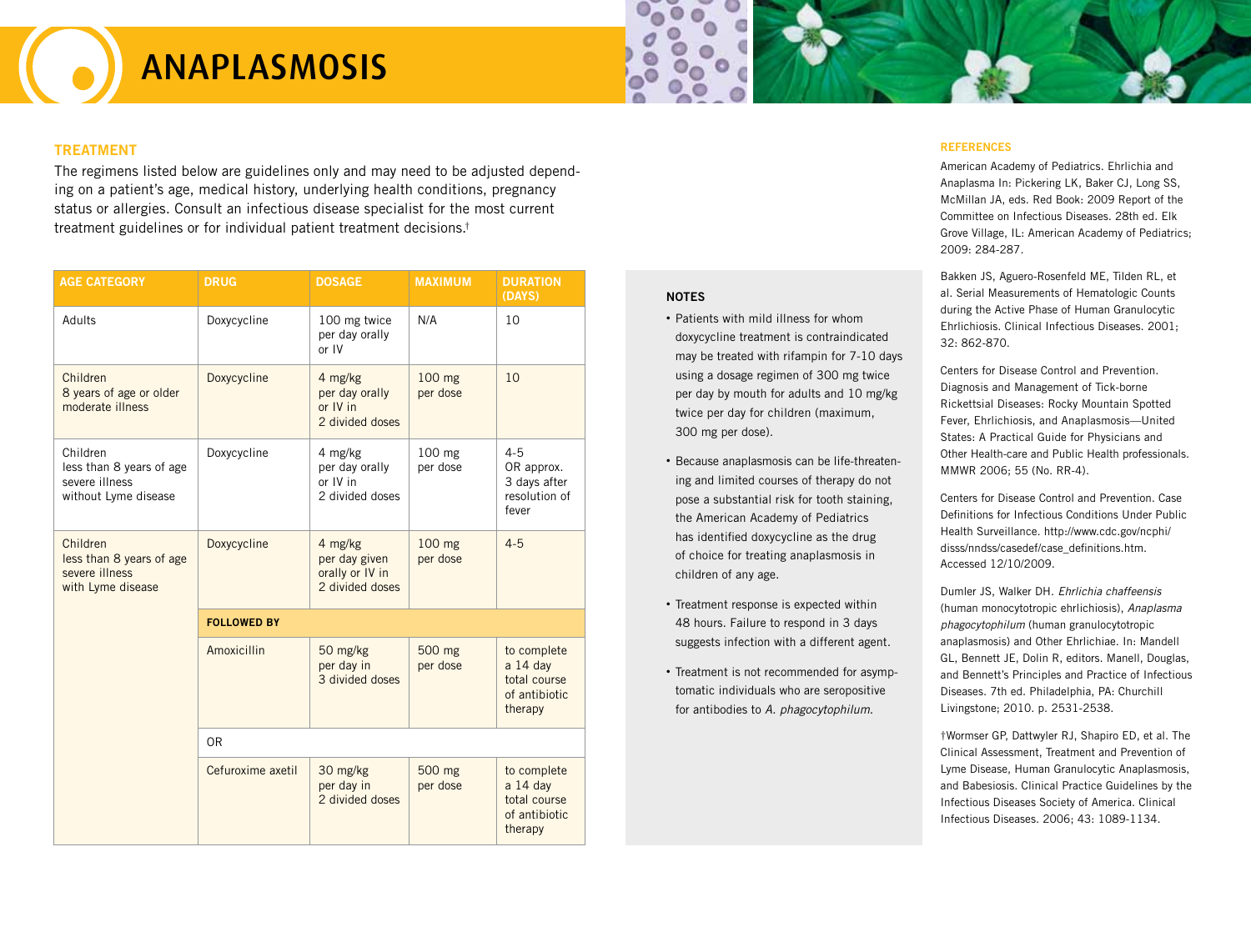



#### **AGENT**

Parasite: *Babesia microti* Tick: *Ixodes scapularis*



#### **Signs/Symptoms**

**[incubation period: 1-6 weeks]**

- Malaise, fatigue
- Sustained or intermittent fever, chills
- Gastrointestinal symptoms (anorexia, nausea, abdominal pain, vomiting)
- Myalgia
- Arthralgia
- Depression, emotional lability
- Photophobia
- Conjunctival injection
- Dark urine
- Petechiae, splinter hemorrhages, ecchymoses
- Mild splenomegaly and/or hepatomegaly
- • Cough
- Sore throat

#### **Labs**

#### **Common Findings on Routine Laboratory Tests**

- Decreased hematocrit secondary to hemolytic anemia
- Elevated reticulocyte counts
- Elevated erythrocyte sedimentation rate
- Thrombocytopenia
- WBC count may be normal or mildly decreased
- Decreased serum haptoglobin
- Elevated serum BUN and creatinine
- Mildly elevated hepatic transaminases
- Proteinuria
- Hemoglobinuria
- Direct Coombs' test may react positively

#### **Diagnostic Laboratory Criteria**

- • Positive PCR assay **(preferred method)**; or
- Identification of intraerythrocytic Babesia parasites in a peripheral blood smear or
- Isolation of the parasite from a whole blood specimen by animal inoculation.

**NOTE:** Due to the sparse parasitemia typical of most *Babesia microti* infections, additional diagnostic tests should be performed in suspect patients if the initial blood smear is negative.

#### **Supportive Laboratory Criteria**

• Demonstration of a Babesia-specific antibody titer by Immunoflourescent Antibody (IFA) test for IgG. In general, higher cutoff titers ( $\geq 1:256$ ) are associated with greater diagnostic specificity.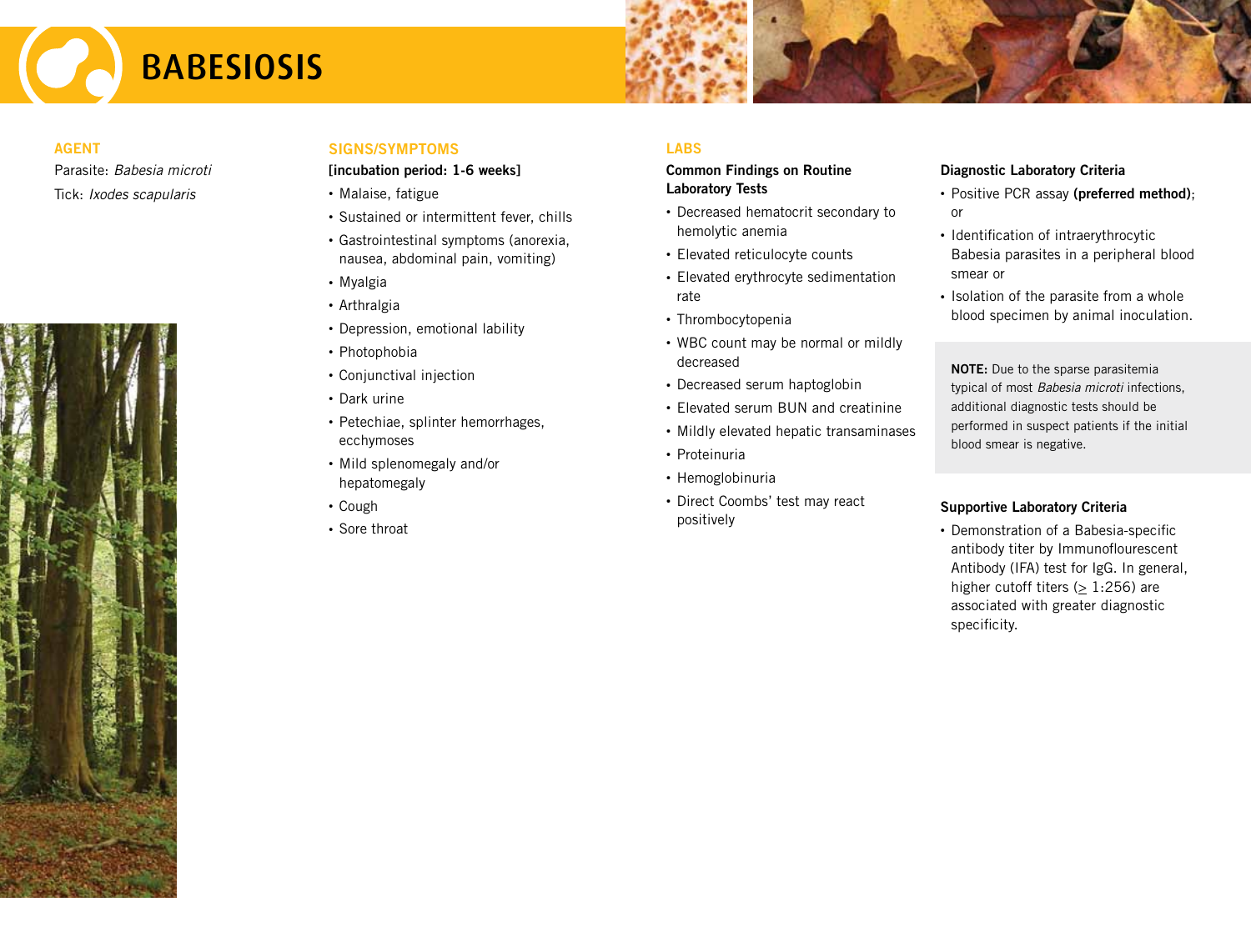BABESIOSIS



#### **treatment**

The regimens listed below are guidelines only and may need to be adjusted depending on a patient's age, medical history, underlying health conditions, pregnancy status or allergies. Consult an infectious disease specialist for the most current treatment guidelines or for individual patient treatment decisions.†

| <b>AGE CATEGORY</b> | <b>DRUG</b>  | <b>DOSAGE</b>                                                                            | <b>MAXIMUM</b>                                                         | <b>DURATION</b><br>(DAYS) |  |  |
|---------------------|--------------|------------------------------------------------------------------------------------------|------------------------------------------------------------------------|---------------------------|--|--|
| Adults              | Atovaquone   | 750 mg orally<br>every 12 hours                                                          | N/A                                                                    | $7-10$                    |  |  |
|                     | <b>PLUS</b>  |                                                                                          |                                                                        |                           |  |  |
|                     | Azithromycin | 500-1000 mg<br>on day 1 and<br>250 mg orally<br>once per day<br>thereafter               | 100 mg<br>per dose                                                     | $7 - 10$                  |  |  |
|                     | <b>OR</b>    |                                                                                          |                                                                        |                           |  |  |
|                     | Clindamycin  | 300-600 mg<br>IV every<br>6 hours OR<br>600 mg orally<br>every 8 hours                   | N/A                                                                    | $7 - 10$                  |  |  |
|                     | <b>PLUS</b>  |                                                                                          |                                                                        |                           |  |  |
|                     | Quinine      | 650 mg orally<br>every 6-8 hours                                                         | 100 mg<br>per dose                                                     | $7 - 10$                  |  |  |
| Children            | Atovaquone   | 20 mg/kg<br>every 12 hours                                                               | 750 mg<br>per dose                                                     | $7 - 10$                  |  |  |
|                     | <b>PLUS</b>  |                                                                                          |                                                                        |                           |  |  |
|                     | Azithromycin | 10 mg/kg once<br>per day on<br>day 1 and<br>5 mg/kg<br>once per day<br>thereafter orally | 500 mg<br>per dose on<br>day 1 and<br>250 mg<br>per dose<br>thereafter | $7 - 10$                  |  |  |
|                     | <b>OR</b>    |                                                                                          |                                                                        |                           |  |  |
|                     | Clindamycin  | 7-10 mg/kg IV<br>or orally every<br>6-8 hours                                            | 600 mg<br>per dose                                                     | $7 - 10$                  |  |  |
|                     | <b>PLUS</b>  |                                                                                          |                                                                        |                           |  |  |
|                     | Quinine      | 8 mg/kg orally<br>every 8 hours                                                          | 650 mg per<br>dose                                                     | $7 - 10$                  |  |  |

#### **notes**

- For adult patients who are immunocompromised, higher doses of azithromycin, 600-1000 mg per day, may be used.
- The recommended treatment for patients with severe babesiosis, as indicated by high-grade parasitemia  $(=$  > 10%), significant hemolysis, or renal, hepatic or pulmonary compromise, is quinine and IV clindamycin, and the patient should be considered for partial or complete RBC exchange transfusion
- • Consider the possibility of coinfection with *B. burgdorferi* and/or *A. phagocytophilum* in patients with especially severe or persistent symptoms, despite appropriate antibabesial therapy.
- • Asymptomatic patients with a positive babesial smear and/or PCR results should have these studies repeated. Treatment should be considered if parasitemia persists for more than three months.

#### **REFERENCES**

American Academy of Pediatrics. Babesiosis In: Pickering LK, Baker CJ, Long SS, McMillan JA, eds. Red Book: 2009 Report of the Committee on Infectious Diseases. 28th ed. Elk Grove Village, IL: American Academy of Pediatrics; 2009: 226-227.

Gelfand JA, Vannier E. Babesia Species. In: Mandell GL, Bennett JE, Dolin R, editors. Mandell, Douglas, and Bennett's Principles and Practice of Infectious Diseases. 7th ed. Philadelphia, PA: Churchill Livingstone; 2010. p. 3539-3545.

Homer MJ, et al. Babesiosis. Clinical Microbiology Reviews. 2000; 13(3): 451-469.

Krause PJ. Babesiosis Diagnosis and Treatment. Vector-borne and Zoonotic Diseases. 2003; 3(1): 45-51.

Krause PJ, et al. Comparison of PCR with Blood Smear and Inoculation of Small Animals for Diagnosis of *Babesia microti* Parasitemia. Journal of Clinical Microbiology. 1996; 34(11): 2791-2794.

Persing DH, et al. Detection of *Babesia microti* by Polymerase Chain Reaction. Journal of Clinical Microbiology. 1992: 30(8): 2097-2103.

Ruebush TK, Juranek DD, Spielman A, Piesman J, Healy G. Epidemiology of Human Babesiosis on Nantucket Island. Am. J. Trop. Med. Hyg. 1981; 30 (5): 937-941.

Thompson C, Spielman A, Krause PJ. Coinfecting Deer-Associated Zoonoses: Lyme Disease, Babesiosis, and Ehrlichiosis. Clinical Infectious Diseases. 2001; 33: 676-685.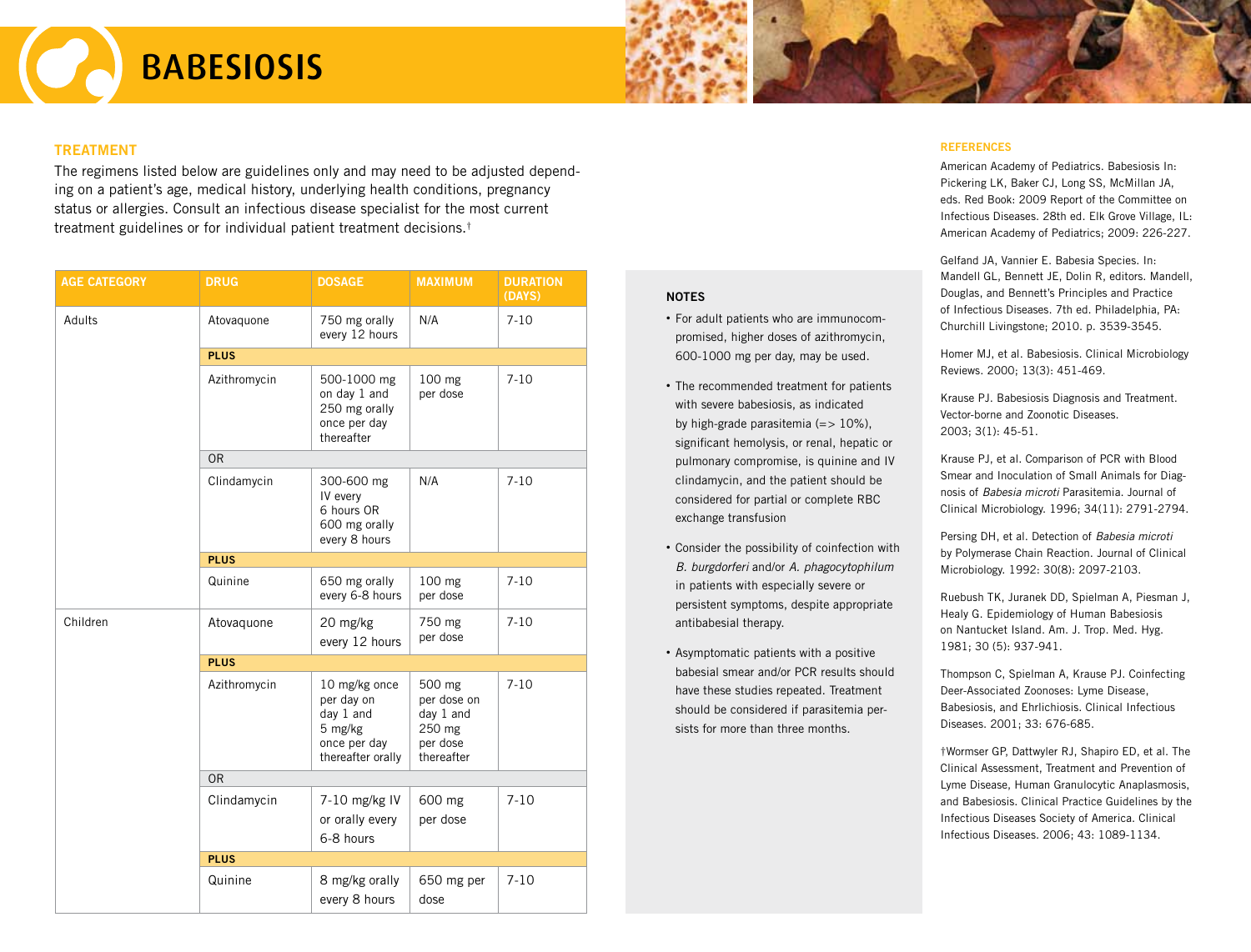### EHRLICHIOSIS (AKA HUMAN MONOCYTIC EHRLICHIOSIS)

#### **AGENT**

Bacteria: *Ehrlichia chaffeensis* Tick: *Ambylomma americanum* 





#### **Signs/Symptoms**

#### **[Incubation period 7-10 days]**

- Fever, chills
- Severe headache
- Malaise
- Myalgia
- Gastrointestinal symptoms (nausea, vomiting, diarrhea, anorexia)
- • Cough
- • Arthralgia
- Stiff neck
- Confusion

#### **Labs**

#### **Common Findings on Routine Laboratory Tests**

Generally observed during the first week of clinical disease

- Thrombocytopenia
- Mild to moderate leukopenia
- Modest elevations in hepatic transaminases

#### **Diagnostic Laboratory Criteria**

- Detection of DNA by PCR assay **(preferred method)**; or
- Demonstration of a four-fold change in IgG-specific antibody titer by IFA in paired serum samples; or
- Immunohistochemistry (IHC) staining of organism; or
- Isolation of organism from a clinical specimen in cell culture.

#### **notes**

- Confirmation of the diagnosis is based on laboratory testing, but antibiotic therapy should not be delayed in a patient with a suggestive clinical presentation.
- • Clinical signs of anaplasmosis and ehrlichiosis are similar, and testing for both species are indicated due to presence of both tick vectors. Also consider the possibility of coinfection with *B. microti* and/or *B. burgdorferi*.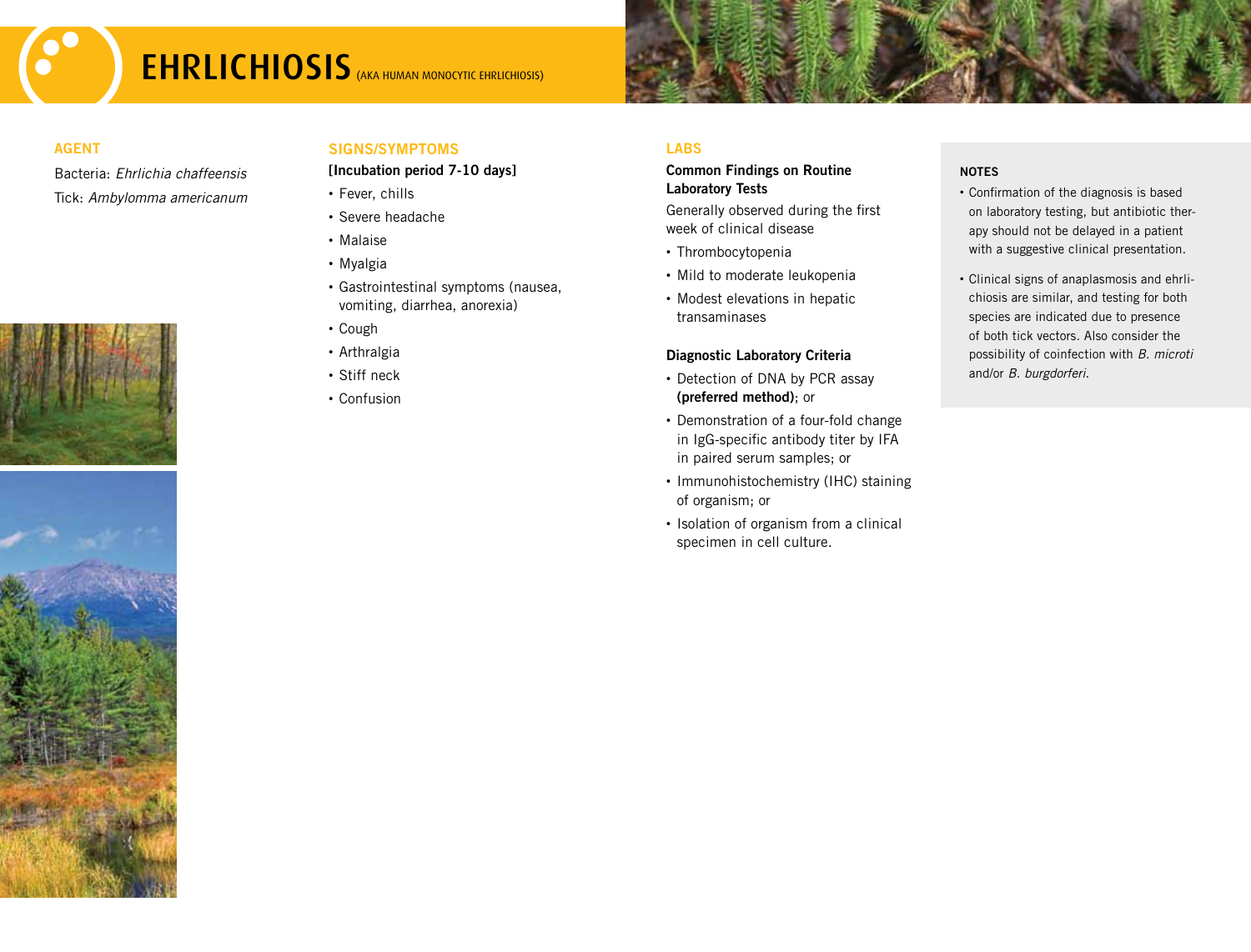EHRLICHIOSIS

#### **treatment**

The regimens listed below are guidelines only and may need to be adjusted depending on a patient's age, medical history, underlying health conditions, pregnancy status or allergies. Consult an infectious disease specialist for the most current treatment guidelines or for individual patient treatment decisions.†

| <b>AGE CATEGORY</b>                                                            | <b>DRUG</b><br><b>DOSAGE</b> |                                                                | <b>MAXIMUM</b>                | <b>DURATION</b><br>(DAYS)                                             |  |
|--------------------------------------------------------------------------------|------------------------------|----------------------------------------------------------------|-------------------------------|-----------------------------------------------------------------------|--|
| Adults                                                                         | Doxycycline                  | 100 mg<br>twice per day<br>orally or IV                        | N/A                           | 10                                                                    |  |
| Children<br>8 years of age or older<br>moderate illness                        | Doxycycline                  | 4 mg/kg<br>per day orally<br>or IV in<br>2 divided doses       | $100$ mg<br>per dose          | 10                                                                    |  |
| Children<br>less than 8 years of age<br>severe illness<br>without Lyme disease | Doxycycline                  | 4 mg/kg<br>per day orally<br>or IV in<br>2 divided doses       | $100$ mg<br>per dose          | $4 - 5$<br>OR approx.<br>3 days after<br>resolution of<br>fever       |  |
| Children<br>less than 8 years of age<br>severe illness<br>with Lyme disease    | Doxycycline                  | 4 mg/kg<br>per day given<br>orally or IV in<br>2 divided doses | $4 - 5$<br>100 mg<br>per dose |                                                                       |  |
|                                                                                | <b>FOLLOWED BY</b>           |                                                                |                               |                                                                       |  |
|                                                                                | Amoxicillin                  | 50 mg/kg<br>per day in<br>3 divided doses                      | 500 mg<br>per dose            | to complete<br>$a$ 14 day<br>total course<br>of antibiotic<br>therapy |  |
|                                                                                | <b>OR</b>                    |                                                                |                               |                                                                       |  |
|                                                                                | Cefuroxime axetil            | 30 mg/kg<br>per day in<br>2 divided doses                      | 500 mg<br>per dose            | to complete<br>a 14 day<br>total course<br>of antibiotic<br>therapy   |  |

#### **notes**

- Patients with mild illness for whom doxycycline treatment is contraindicated may be treated with rifampin for 7-10 days using a dosage regimen of 300 mg twice per day by mouth for adults and 10 mg/kg twice per day for children (maximum, 300 mg per dose).
- Because ehrlichiosis can be life-threatening and limited courses of therapy do not pose a substantial risk for tooth staining, the American Academy of Pediatrics has identified doxycycline as the drug of choice for treating ehrichiosis in children of any age.
- Treatment response is expected within 48 hours. Failure to respond in 3 days suggests infection with a different agent.
- Treatment is not recommended for asymptomatic individuals who are seropositive for antibodies to *E. chaffeensis.*

#### **REFERENCES**

American Academy of Pediatrics. Ehrlichia and Anaplasma In: Pickering LK, Baker CJ, Long SS, McMillan JA, eds. Red Book: 2009 Report of the Committee on Infectious Diseases. 28th ed. Elk Grove Village, IL: American Academy of Pediatrics; 2009: 284-287.

Centers for Disease Control and Prevention. Diagnosis and Management of Tick-borne Rickettsial Diseases: Rocky Mountain Spotted Fever, Ehrlichiosis, and Anaplasmosis—United States: A Practical Guide for Physicians and Other Health-care and Public Health professionals. MMWR 2006; 55 (No. RR-4).

Centers for Disease Control and Prevention. Case Definitions for Infectious Conditions Under Public Health Surveillance. http://www.cdc.gov/ncphi/ disss/nndss/casedef/case\_definitions.htm. Accessed 12/10/2009.

Dumler JS, Walker DH. *Ehrlichia chaffeensis* (human monocytotropic ehrlichiosis), *Anaplasma phagocytophilum* (human granulocytotropic anaplasmosis) and other ehrlichiae. In: Mandell GL, Bennett JE, Dolin R, editors. Manell, Douglas, and Bennett's Principles and Practice of Infectious Diseases. 7th ed. Philadelphia, PA: Churchill Livingstone; 2010. p. 2531-2538.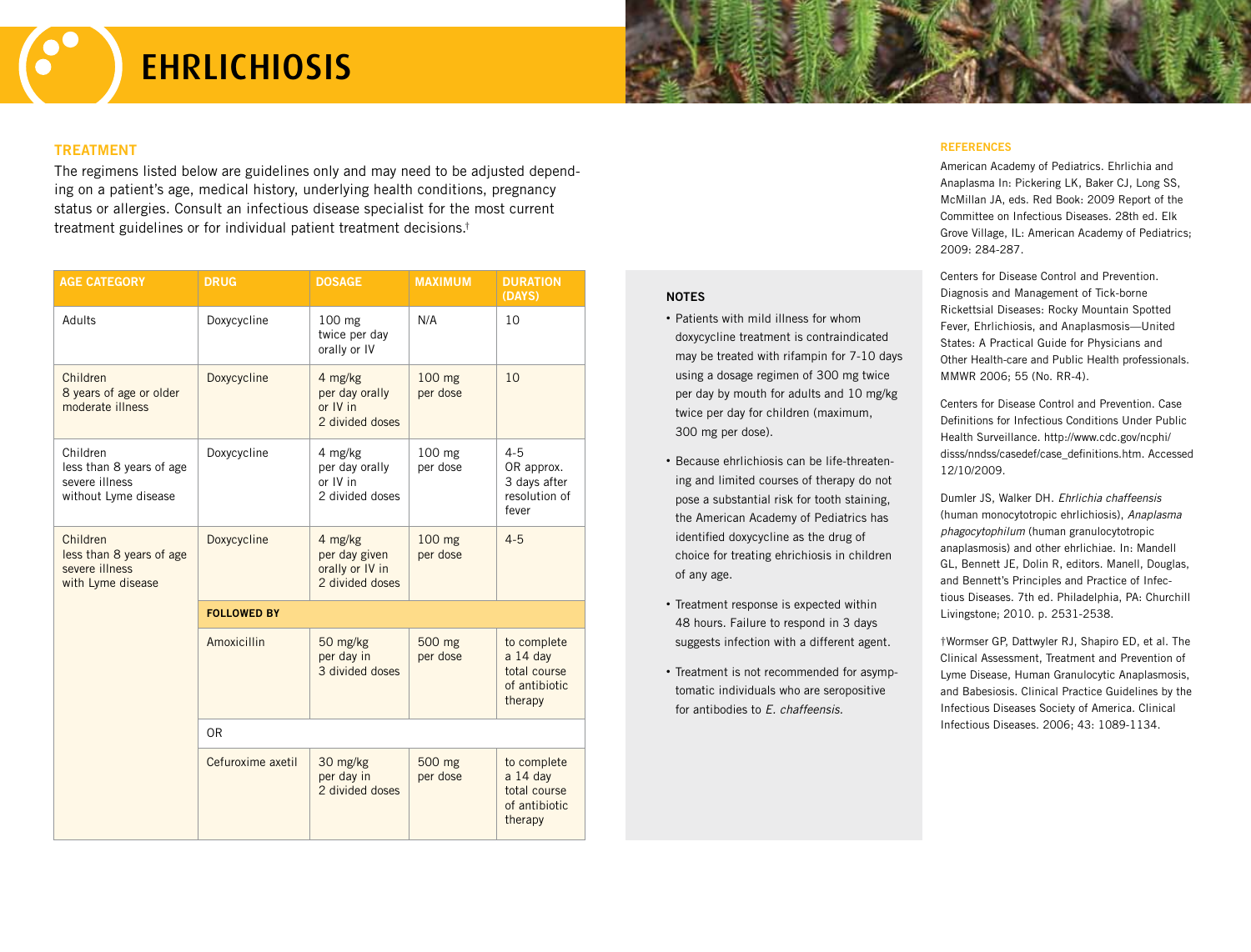



#### **AGENT**

Bacteria: *Borrelia burgdorferi* Tick: *Ixodes scapularis*

#### **Signs/Symptoms**

#### **Early localized stage (within 3-30 days post-exposure)**

- Erythema migrans (EM)—red ring-like or homogenous expanding rash (this is a pathognomonic sign)
- Flu-like symptoms including malaise, fatigue, headache, fever, chills, myalgia, regional lymphadenopathy

#### **Early disseminated stage (within days to weeks post-exposure)**

- Severe malaise and fatigue
- Multiple secondary annular rashes
- Regional or generalized lymphadenopathy
- Migratory pain in joints, tendons, bursae, muscle and bone
- Transient, migratory arthritis
- Atrioventricular nodal block
- Myopericarditis
- Meningitis, motor and sensory radiculoneuritis, subtle encephalitis, mononeuritis multiplex, pseudotumor cerebri
- Bell's palsy or other cranial nerve neuritis
- Splenomegaly
- • Microsopic hematuria or proteinuria

#### **Late disseminated stage (within months post-exposure)**

- Prolonged episodes of arthritis
- Peripheral enthesopathy
- Chronic axonal polyradiculopathy
- Spastic parapareses
- Ataxic gait
- Chronic encephalomyelitis
- Subtle mental disorders
- Keratitis
- Fatigue

### **Labs**

#### **Common Findings on Routine Laboratory Tests**

- Elevated sedimentation rate (generally with localized or early disseminated disease)
- For cases of Lyme disease meningitis, CSF typically has a lymphocytic pleocytosis with slightly elevated protein levels and normal glucose levels

#### **Diagnostic Laboratory Criteria**

• Demonstration of diagnostic IgM (in first 6 weeks ONLY) or IgG antibodies in serum or cerebrospinal fluid. Due to high false-positive rates in both enzyme immunoassay (EIA) and immunoflourescence assay (IFA) tests, a two-tier testing protocol is recommended; a positive or equivocal EIA or IFA should be followed by a Western blot **(preferred method)**

#### **Limitations to Serologic Tests for Lyme Disease:**

- Serologic tests are insensitive during the first few weeks of infection.
- In persons with illness  $>$  than 1 month, a positive IgM test alone is not recommended for determining current disease
- Due to antibody persistence, single positive serologic test results can not distinguish between active and past infection and serologic tests can not be used to measure treatment response.
- Due to their high sensitivity and low specificity, EIA and IFA tests may yield false-positive results due to crossreactivity with antibodies to commensal or pathogenic spirochetes, certain viral infections (e.g., varicella, Epstein-Barr virus), or certain autoimmune diseases (e.g., systemic lupus erythematosus).

**NOTE:** Coinfection with B. microti and/or *A. phagocytophilum* should be considered in patients who present with initial symptoms that are more severe than are commonly observed with Lyme disease alone, especially in those who have high-grade fever for more than 48 hours despite appropriate antibiotic therapy or who have unexplained leucopenia, thrombocytopenia, or anemia. Coinfection might also be considered in patients whose erythema migrans skin lesion has resolved but have persistent viral infection-like symptoms.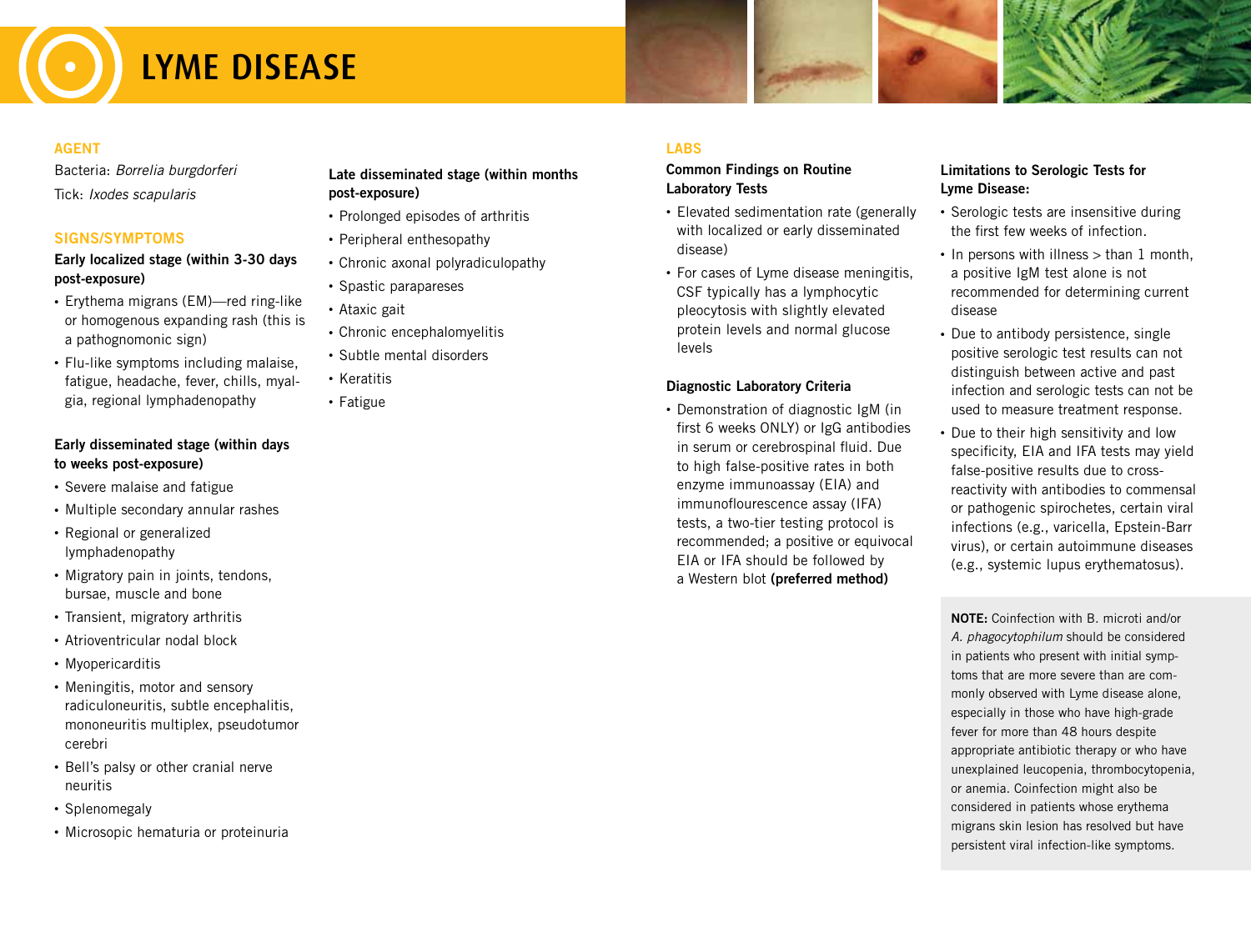Lyme disease

#### **treatment**

The regimens listed below are guidelines only and may need to be adjusted depending on a patient's age, medical history, underlying health conditions, pregnancy status or allergies. Consult an infectious disease specialist for the most current treatment guidelines or for individual patient treatment decisions.†

#### **Early Localized Stage**

| <b>AGE CATEGORY</b> | <b>DRUG</b>       | <b>DOSAGE</b>                                     | <b>MAXIMUM</b>     | <b>DURATION</b><br>(DAYS/<br><b>RANGE)</b> |
|---------------------|-------------------|---------------------------------------------------|--------------------|--------------------------------------------|
| Adults              | Doxycycline       | $100 \text{ mg}$<br>twice per day<br>orally or IV | N/A                | 14 (14-21)                                 |
|                     | Cefuroxime axetil | 500 mg<br>twice per day                           | N/A                | 14 (14-21)                                 |
|                     | Amoxicillin       | 500 mg<br>3 times per day                         | N/A                | 14 (14-21)                                 |
| Children            | Amoxicillin       | $50$ mg/kg<br>per day in<br>3 divided doses       | 500 mg<br>per dose | 14 (14-21)                                 |
|                     | Doxycycline       | 4 mg/kg<br>per day in<br>2 divided doses          | 100 mg<br>per dose | $14(14-21)$                                |
|                     | Cefuroxime axetil | 30 mg/kg<br>per day in<br>2 divided doses         | 500 mg<br>per dose | 14 (14-21)                                 |

**NOTE:** For patients intolerant of amoxicillin, doxycycline, and cefuroxime axetil, the macrolides azithromycin, clarithromycin, or erythromycin may be used, although they have a lower efficacy. Patients treated with macrolides should be closely observed to ensure resolution of clinical manifestations.

Treatment guidelines for patients with disseminated or late stage Lyme disease are outlined in the references.†

#### **REFERENCES**

American Academy of Pediatrics. Lyme disease (Lyme borreliosis, *Borrelia burgdorferi* infection). In: Pickering LK, Baker CJ, Long SS, McMillan JA, eds. Red Book: 2009 Report of the Committee on Infectious Diseases. 28th ed. Elk Grove Village, IL: American Academy of Pediatrics; 2009: 430-435.

Bunikis J., Barbour A. Laboratory Testing for Suspected Lyme Disease. Medical Clinics of North America. 2002; 86(2): 311-340.

Centers for Disease Control and Prevention. Case Definitions for Infectious Conditions Under Public Health Surveillance. http://www.cdc.gov/ncphi/ disss/nndss/casedef/case\_definitions.htm. Accessed 12/10/2009.

Nadelman RB. The Clinical Spectrum of Early Lyme Borreliosis in Patients with Culture-Confirmed Erythema Migrans. The American Journal of Medicine. 1996; 100: 502-508.

Steere AC, et al. The Early Clinical Manifestations of Lyme disease. Annals of Internal Medicine. 1983; 99: 76-82.

Steere AC. Borrelia burgdoferi (Lyme Disease, Lyme Borreliosis). In: Mandell GL, Bennett JE, Dolin R, editors. Mandell, Douglas, and Bennett's Principles and Practice of Infectious Diseases. 7th ed. Philadelphia, PA: Churchill Livingstone; 2010. p. 3071-3081.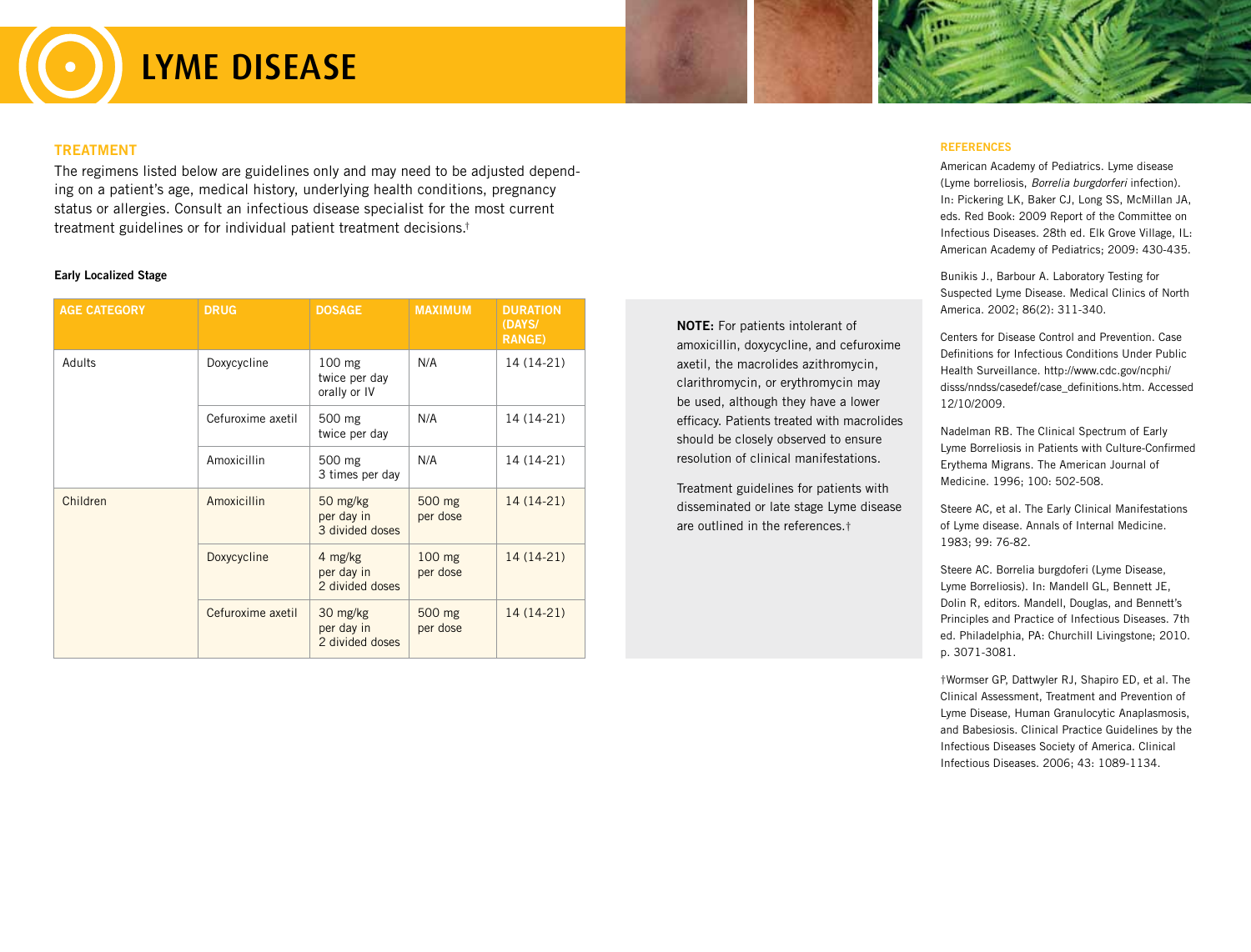

### ROCKY MOUNTAIN SPOTTED FEVER



#### **AGENT**

Bacteria: *Rickettsia rickettsii* Tick: *Dermacentor variabilis*



#### **Signs/Symptoms**

**[incubation period 2-14 days]** 

- Fever, chills
- Severe headache
- Malaise
- Myalgia
- Gastrointestinal symptoms (nausea, vomiting, anorexia, abdominal pain, diarrhea, abdominal tenderness)
- Rash, 2-5 days after fever starts, begins as small, blanching, pink macules on the ankles, wrists, or forearms that evolve to muculopapules. May expand to the entire body including the palms and soles. The classic spotted, or generalized petechial, rash is not usually apparent until the 5th or 6th day of illness.
- • Cough
- Conjunctival injection, +/-photophobia
- Altered mental status
- Focal neurologic deficits, including cranial or peripheral motor nerve paralysis or sudden transient deafness

**NOTE:** Rash may be completely absent or atypical in up to 20% of RMSF cases. Rocky Mountain "spotless" fever is more likely to occur in older patients.

### **Labs**

#### **Common Findings on Routine Laboratory Tests**

- • Anemia
- Thrombocytopenia
- Mildly elevated hepatic transaminase levels
- Hyponatremia
- Azotemia

#### **Diagnostic Laboratory Criteria**

- Detection of DNA in a clinical specimen by PCR assay (generally unreliable for acute blood samples) **(preferred method)**; or
- Demonstration of a four-fold change in IgG-specific antibody titer by IFA in paired sera; or
- IHC staining of organism in a biopsy or autopsy specimen; or
- Isolation of organism in cell culture.

### **notes**

- Tests for IgM antibodies are generally not useful for serodiagnosis of acute disease, due to cross-reactivity and persistence of the antibody.
- Confirmation of the diagnosis is based on laboratory testing, but antibiotic therapy should not be delayed in a patient with a suggestive clinical presentation.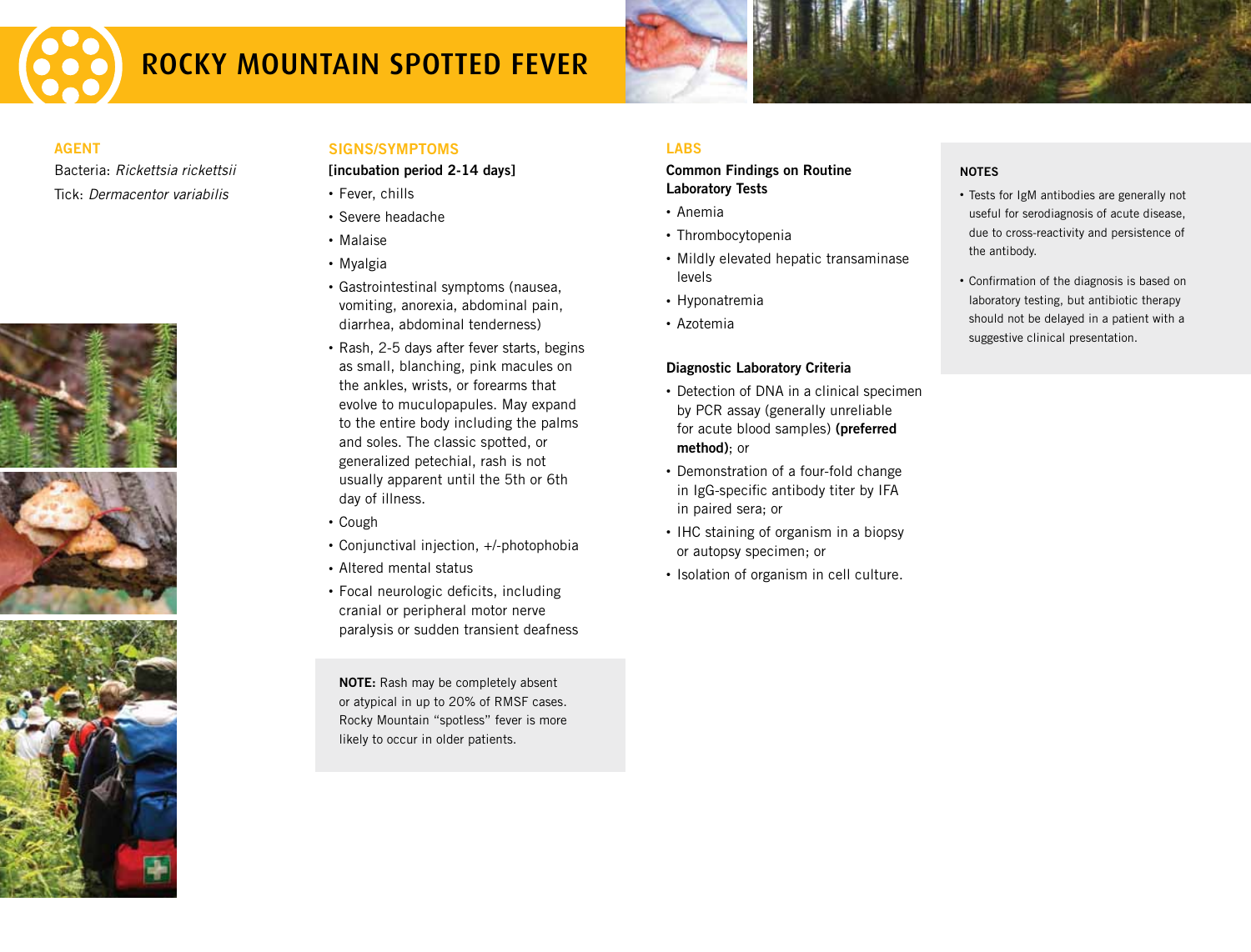



#### **treatment**

The regimens listed below are guidelines only and may need to be adjusted depending on a patient's age, medical history, underlying health conditions, pregnancy status or allergies. Consult an infectious disease specialist for the most current treatment guidelines or for individual patient treatment decisions.†

| <b>AGE CATEGORY</b>                        | <b>DRUG</b> | <b>DOSAGE</b>                                                                     | <b>MAXIMUM</b>                                                       | <b>DURATION (DAYS)</b>                                                                                                                                                      |
|--------------------------------------------|-------------|-----------------------------------------------------------------------------------|----------------------------------------------------------------------|-----------------------------------------------------------------------------------------------------------------------------------------------------------------------------|
| Adults                                     | Doxycycline | $100 \text{ mg}$<br>twice daily,<br>orally or IV                                  | N/A                                                                  | At least 3 days after the<br>fever subsides and until<br>evidence of clinical im-<br>provement is noted which<br>is typically for a minimum<br>total course of 5-7 days.    |
| Children weighing<br>$=$ 100 lbs (45.4 kg) | Doxycycline | $100 \text{ mg}$<br>twice daily,<br>orally or IV                                  | Consult a<br>pediatric<br><i>infectious</i><br>disease<br>specialist | At least 3 days after the<br>fever subsides and until<br>evidence of clinical im-<br>provement is noted which<br>is typically for a minimum<br>total course of 5-7 days.    |
| Children weighing<br>$< 100$ lbs (45.4 kg) | Doxcycline  | $2.2 \text{ mg/kg}$<br>body<br>weight<br>per dose<br>twice daily,<br>orally or IV | Consult a<br>pediatric<br>infectious<br>disease<br>specialist        | At least 3 days after<br>the fever subsides and<br>until evidence of clinical<br>improvement is noted<br>which is typically for a<br>minimum total course<br>of $5-7$ days. |

**NOTE:** Because RMSF can be lifethreatening and limited courses of therapy do not pose a substantial risk for tooth staining, the American Academy of Pediatrics has identified doxycycline as the drug of choice for treating RMSF in children of any age.

#### **REFERENCES**

American Academy of Pediatrics. Rocky Mountain Spotted Fever. In: Pickering LK, Baker CJ, Long SS, McMillan JA, eds. Red Book: 2009 Report of the Committee on Infectious Diseases. 28th ed. Elk Grove Village, IL: American Academy of Pediatrics; 2009: 573-575.

†Centers for Disease Control and Prevention. Diagnosis and Management of Tick-borne Rickettsial Diseases: Rocky Mountain Spotted Fever, Ehrlichiosis, and Anaplasmosis—United States: A Practical Guide for Physicians and Other Health-care and Public Health professionals. MMWR 2006; 55 (No. RR-4).

Centers for Disease Control and Prevention. Case definitions for infectious conditions under public health surveillance. http://www.cdc.gov/ncphi/disss/ nndss/casedef/case\_definitions.htm. Accessed 12/10/2009.

Walker DH, Raoult D. *Rickettsia ricketsii* and Other Spotted Fever Group Rickettsiae (Rocky Mountain Spotted Fever and Other Spotted Fevers). In: Mandell GL, Bennett JE, Dolin R, editors. Manell, Douglas, and Bennett's Principles and Practice of Infectious Diseases. 7th ed. Philadelphia, PA: Churchill Livingstone; 2010. p. 2499-2507.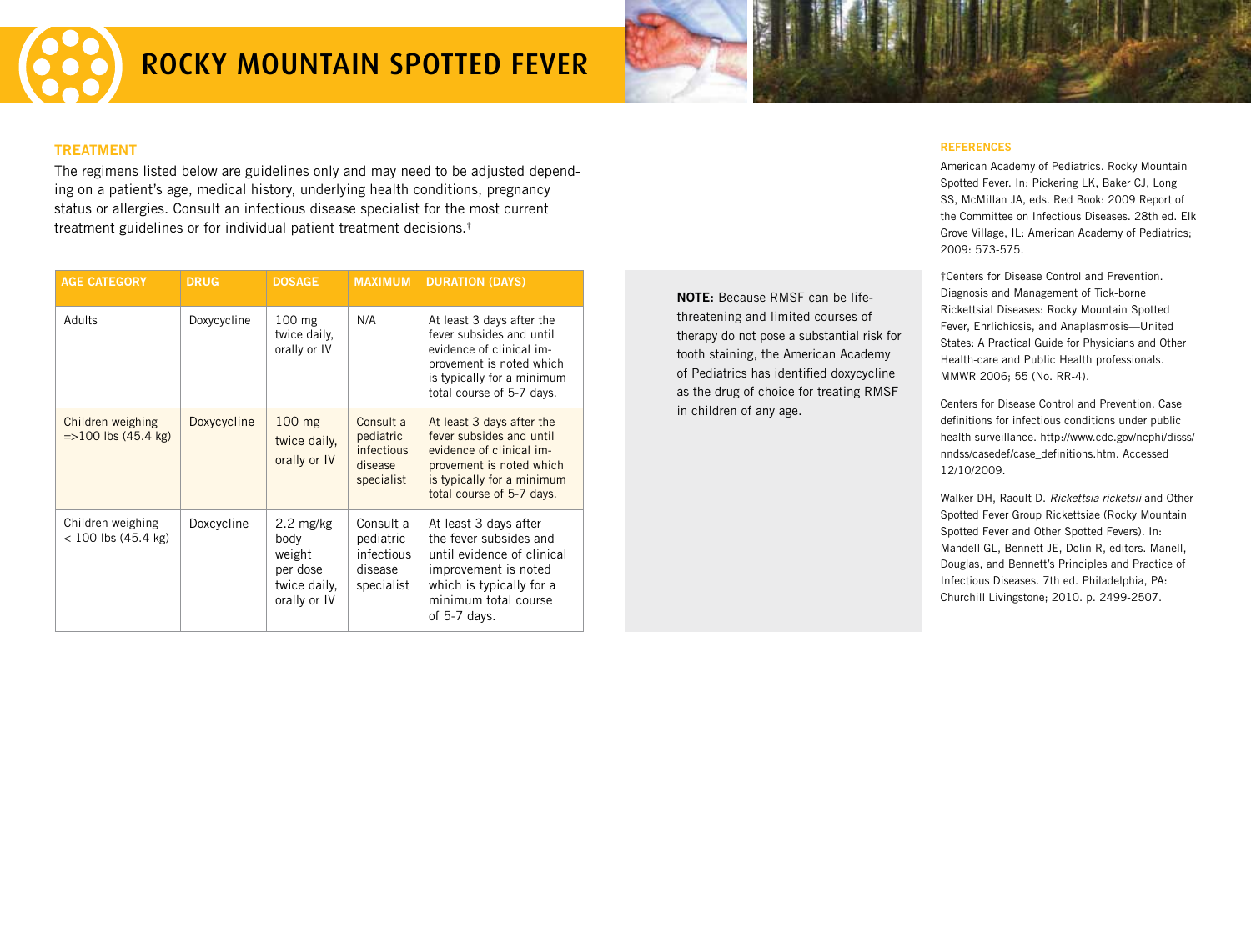# TULAREMIA



#### **AGENT**

Bacteria: *Francisella tularensis* Tick: *Dermacenter variabilis*



#### **Signs/Symptoms**

**[Average incubation period 3-5 days, range 1-21 days]** 

**NOTE:** The clinical presentation of tularemia will depend on a number of factors, including the portal of entry.

#### **General (may be present in all forms of tularemia)**

- Fever, chills
- Headache
- Malaise, fatigue
- Anorexia
- Myalgia
- Chest discomfort, cough
- Sore throat
- • Vomiting, diarrhea
- Abdominal pain

#### **Ulceroglandular**

- Localized lymphadenopathy
- Cutaneous ulcer at infection site

#### **Glandular**

• Regional lymphadenopathy with no cutaneous lesion

#### **Typhoidal**

• Characterized by any combination of the general symptoms

#### **Oculoglandular**

- Photophobia
- Excessive lacrimation
- Conjunctivitis
- Preauricular, submandibular and cervical lymphadenopathy

#### **Phyaryngeal**

- Severe throat pain
- • Cervical, preparotid, and retropharyngeal lymphadenopathy

#### **Pneumonic**

- Non-productive cough
- Substernal tightness
- Pleuritic chest pain

 **NOTE:** Pneumonic tularemia should be considered in any patient presenting with community-acquired pneumonia who resides on, or has recently visited, Martha's Vineyard, Massachusetts.

#### **Labs**

#### **Common Findings on Routine Laboratory Tests**

- Leukocyte count and sedimentation rate may be normal or elevated
- Thrombocytopenia
- Hyponatremia
- Elevated hepatic transaminases
- Elevated creatine phosphokinase
- Myoglobinuria
- Sterile pyuria

#### **Diagnostic Laboratory Criteria**

- Demonstration of a four-fold change in antibody titer in paired sera; or
- Isolation of organism.

**NOTE:** Detection of organism by fluorescent assay or a single elevated serum antibody titer is supportive of the diagnosis; however, these results should be confirmed by either one of the methods above.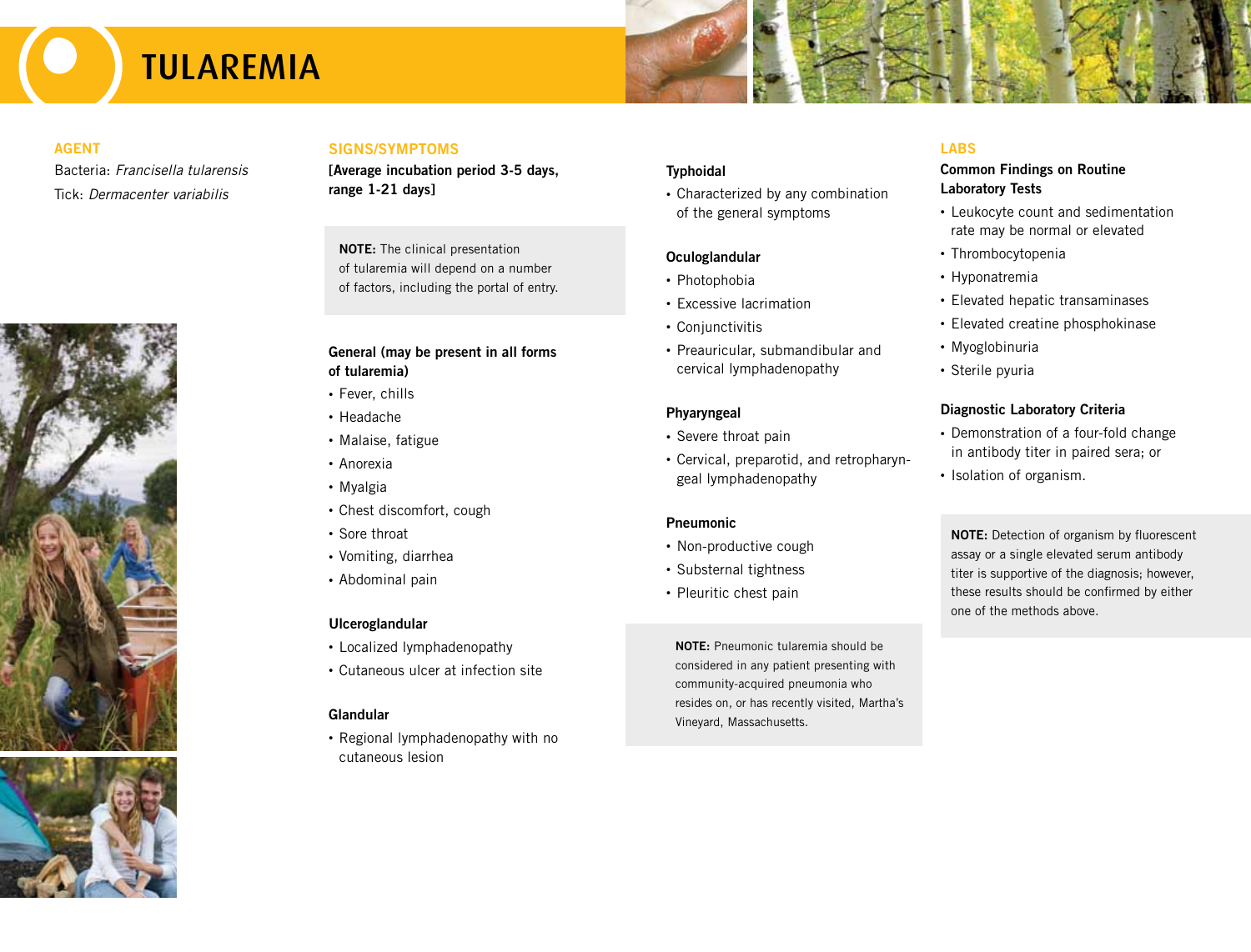TULAREMIA



#### **treatment**

The regimens listed below are guidelines only and may need to be adjusted depending on a patient's age, medical history, underlying health conditions, pregnancy status or allergies. Consult an infectious disease specialist for the most current treatment guidelines or for individual patient treatment decisions.†

| <b>AGE CATEGORY</b> | <b>DRUG</b>  | <b>DOSAGE</b>                                                                         | <b>MAXIMUM</b>                                                | <b>DURATION</b><br>(DAYS) |  |
|---------------------|--------------|---------------------------------------------------------------------------------------|---------------------------------------------------------------|---------------------------|--|
| Adults              | Gentamicin   | 5 mg/kg IM or IV daily<br>(with desired peak<br>serum levels of at least<br>5 mcg/mL) | N/A                                                           | 10                        |  |
|                     | <b>OR</b>    |                                                                                       |                                                               |                           |  |
|                     | Streptomycin | 1 g IM twice daily                                                                    | N/A                                                           | 10                        |  |
| Children            | Gentamicin   | 2.5 mg/kg IM or IV<br>3 times daily                                                   | Consult a<br>pediatric<br>infectious<br>disease<br>specialist | 10                        |  |
|                     | <b>OR</b>    |                                                                                       |                                                               |                           |  |
|                     | Streptomycin | 15 mg/kg IM twice daily                                                               | $2$ g/day                                                     | 10                        |  |

#### **NOTES**

- Doses of both streptomycin and gentamicin need to be adjusted for renal insufficiency.
- Chloramphenicol may be added to streptomycin to treat meningitis.
- Alternative therapies to the preferred regimens of streptomycin and gentamicin are outlined in references.†

#### **REFERENCES**

American Academy of Pediatrics. Tularemia. In: Pickering LK, Baker CJ, Long SS, McMillan JA, eds. Red Book: 2009 Report of the Committee on Infectious Diseases. 28th ed. Elk Grove Village, IL: American Academy of Pediatrics; 2009: 708-710.

Centers for Disease Control and Prevention. Case Definitions for Infectious Conditions Under Public Health Surveillance. www.cdc.gov/epo/ dphsi/casedef/case\_definitions.htm. Downloaded 12/10/2009.

†Dennis D, Inglesby TV, Henderson DA, et al. Tularemia as a Biological Weapon: Medical and Public Health management. Journal of the American Medical Association. 2001. 285(21): 2763-2773.

Feldman KA, Enscore RE, Lathrop SL, et al. An Outbreak of Primary Pneumonic Tularemia on Martha's Vineyard. New England Journal of Medicine. 2001; 345: 1601-1606.

Penn RL. *Francisella tularensis* (Tularemia). In: Mandell GL, Bennett JE, Dolin R, editors. Manell, Douglas, and Bennett's Principles and Practice of Infectious Diseases. 7th ed. Philadelphia, PA: Churchill Livingstone; 2010. p. 2927-2937.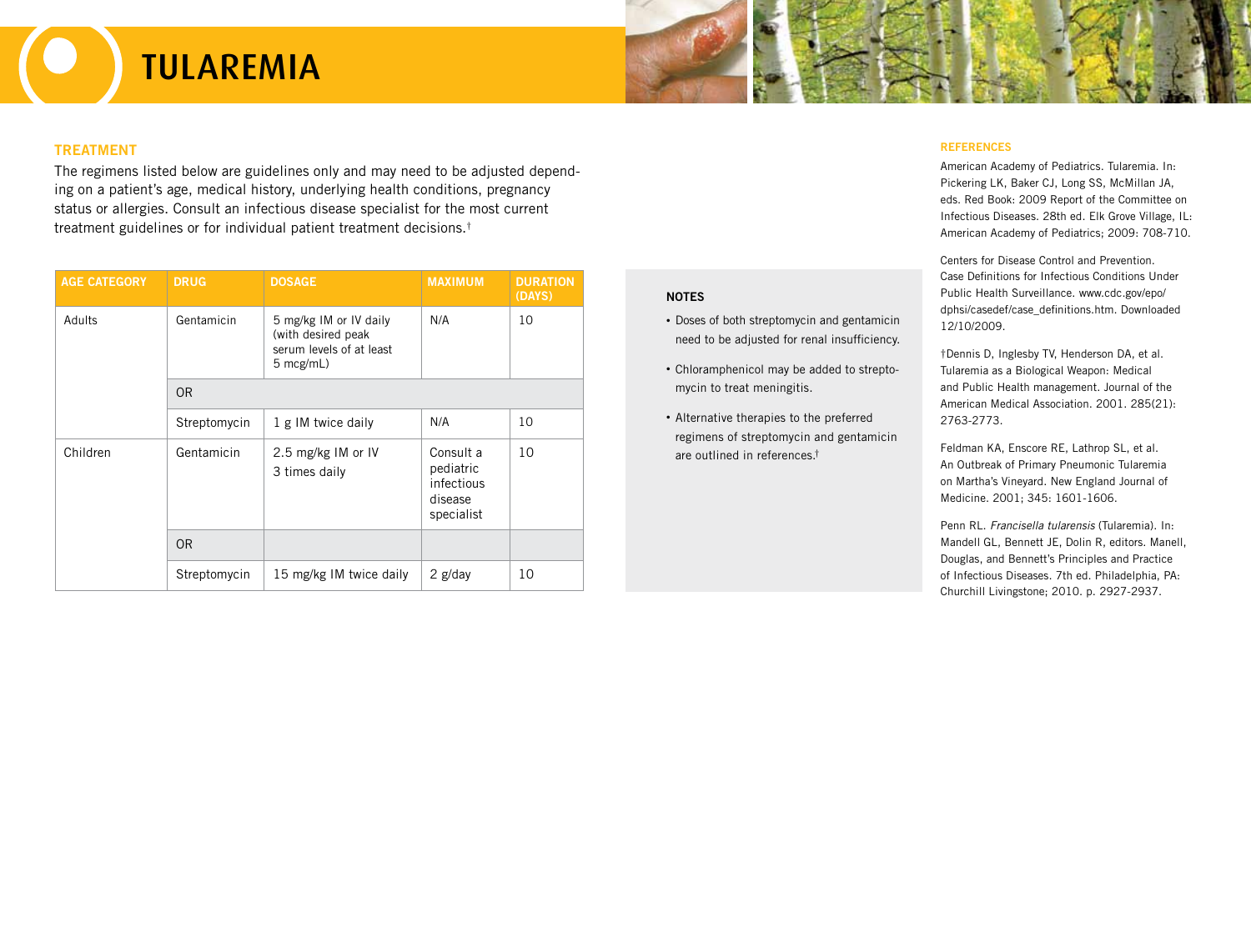

# Additional resources

#### **For more information on tick-borne diseases or to report a case of tick-borne disease**

**Maine Center for Disease Control and Prevention** Infectious Disease Epidemiology 800-821-5821 www.mainepublichealth.gov

#### **Other resources:**

**Centers for Disease Control and Prevention** www.cdc.gov

**American College of Physicians/American Society of Internal Medicine** http://www.acponline.org/lyme/

#### **acknowledgements:**

Maine CDC would like to acknowledge the following for their contribution to this physicians reference guide:

- Federal CDC
- Maine Medical Center Research Institute Vector-borne Disease Lab
- Massachusetts Department of Public Health